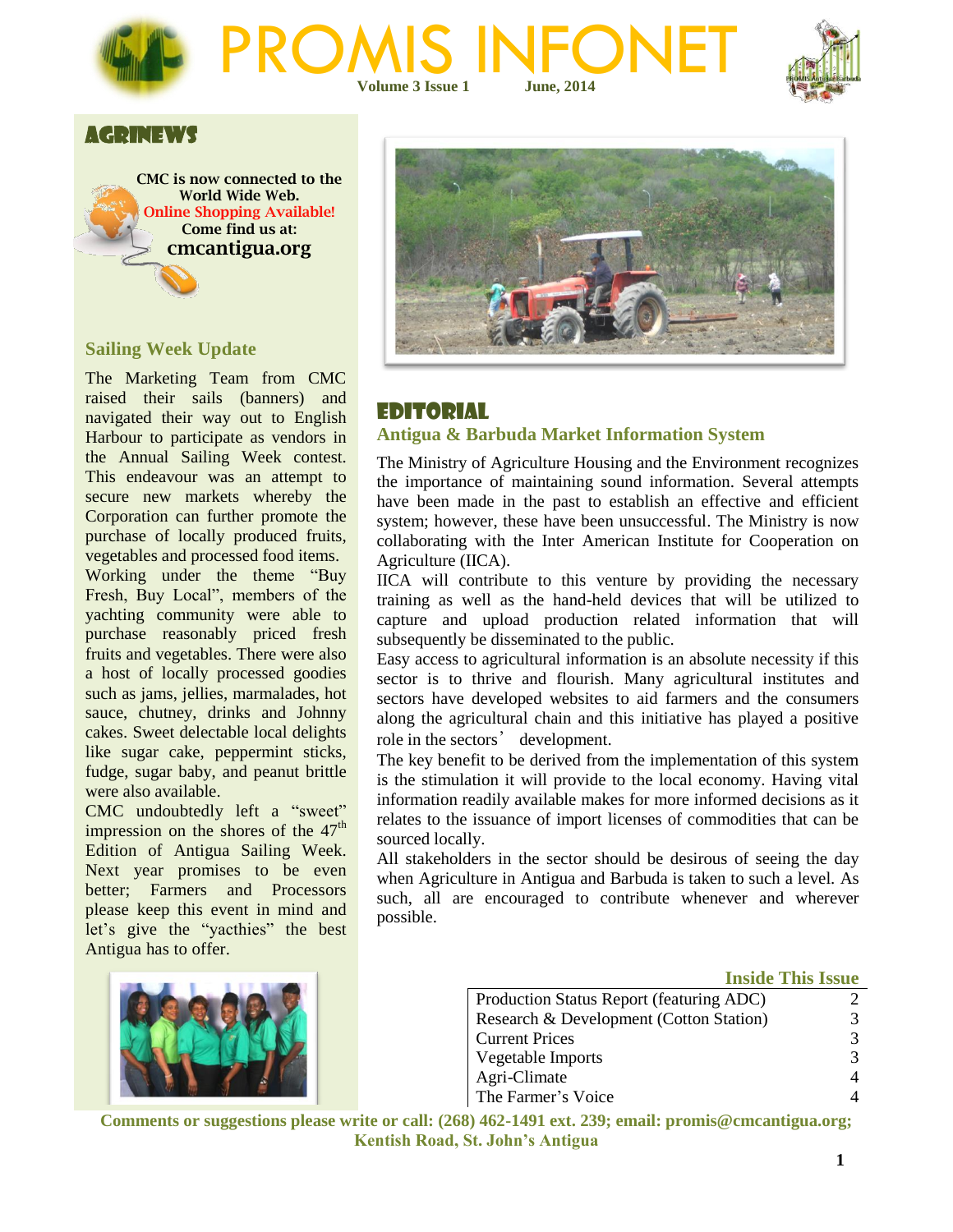



## Farmers' Depot **Product of the Month**



If you are a serious farmer who is interested in great weed control, then **Basta** is the product you need.

It will clean up around the crop while giving it maximum protection. **Basta** is very effective on over 80 species of broadleaf and grass weeds and has a high level of crop safety. Now that you know what to use let me tell you where to get it. **CMC Farmers' Depot** has the lowest guaranteed price!

## Your Ad Could Be Here!



LOCAL PRODUCTION STATUS REPORT

#### **ADC Production**

Agricultural Development Corporation (ADC) was established in 1979 to diversify agriculture in Antigua and Barbuda. ADC or Diamonds as it is commonly known produces a wide variety of crops on 120 acres of prime farm land. However, four major crops produced at that Government Station are Sweet Potato, Onion, Carrot and Tomato.

The following table shows the planting schedule utilized at ADC for these crops:

| Crop                          |              |              |              |              |            | Oct. Nov. Dec. Jan. Feb. Mar. Apr. May Jun. |              |   |  |
|-------------------------------|--------------|--------------|--------------|--------------|------------|---------------------------------------------|--------------|---|--|
| <b>Sweet</b><br><b>Potato</b> | $\checkmark$ | $\checkmark$ | $\sqrt{2}$   | $\sqrt{ }$   | $\sqrt{ }$ | $\checkmark$                                | $\checkmark$ |   |  |
| <b>Carrot</b>                 | $\checkmark$ | $\checkmark$ | $\checkmark$ | ✓            |            |                                             |              |   |  |
| Onion                         | $\checkmark$ | $\checkmark$ | $\checkmark$ | $\checkmark$ |            |                                             |              |   |  |
| <b>Tomato</b>                 | $\checkmark$ |              | $\checkmark$ |              | ✓          |                                             | ✓            | ✓ |  |

Three and six month varieties of Sweet Potato are planted every ten (10) days from October to June. This cycle ensures the crops availability year round.

The intense drought experienced over the past months has severely hampered production; as a result, this crop will be unavailable at ADC during the period June – August.

Under normal circumstances, an average of 2000 lbs of Sweet Potato is harvested weekly, however, a mere 200 lbs was the weekly result from a 2 acre plot.

The 1.5 acre plot of Carrot being harvested at present yields approximately 300 lbs weekly, this will be finished mid to late June; however, the follow-up crop is ready for harvesting and will produce until September.

An estimated 20,000 lbs of Onion was produced on 2 acres, of which 400-600 lbs of small Onions remain in storage and can be purchased from ADC at significantly reduced rates. Harvesters will be

out to reap from 4



acres in the upcoming weeks; the yield is yet to be determined as the drought may affect the expected 40,000 lbs.

ADC produced an average of 1500 lbs of Tomato weekly during the month of May. Production of this crop has been steady from February of this year and will continue thus until the year's end barring any insurmountable challenges.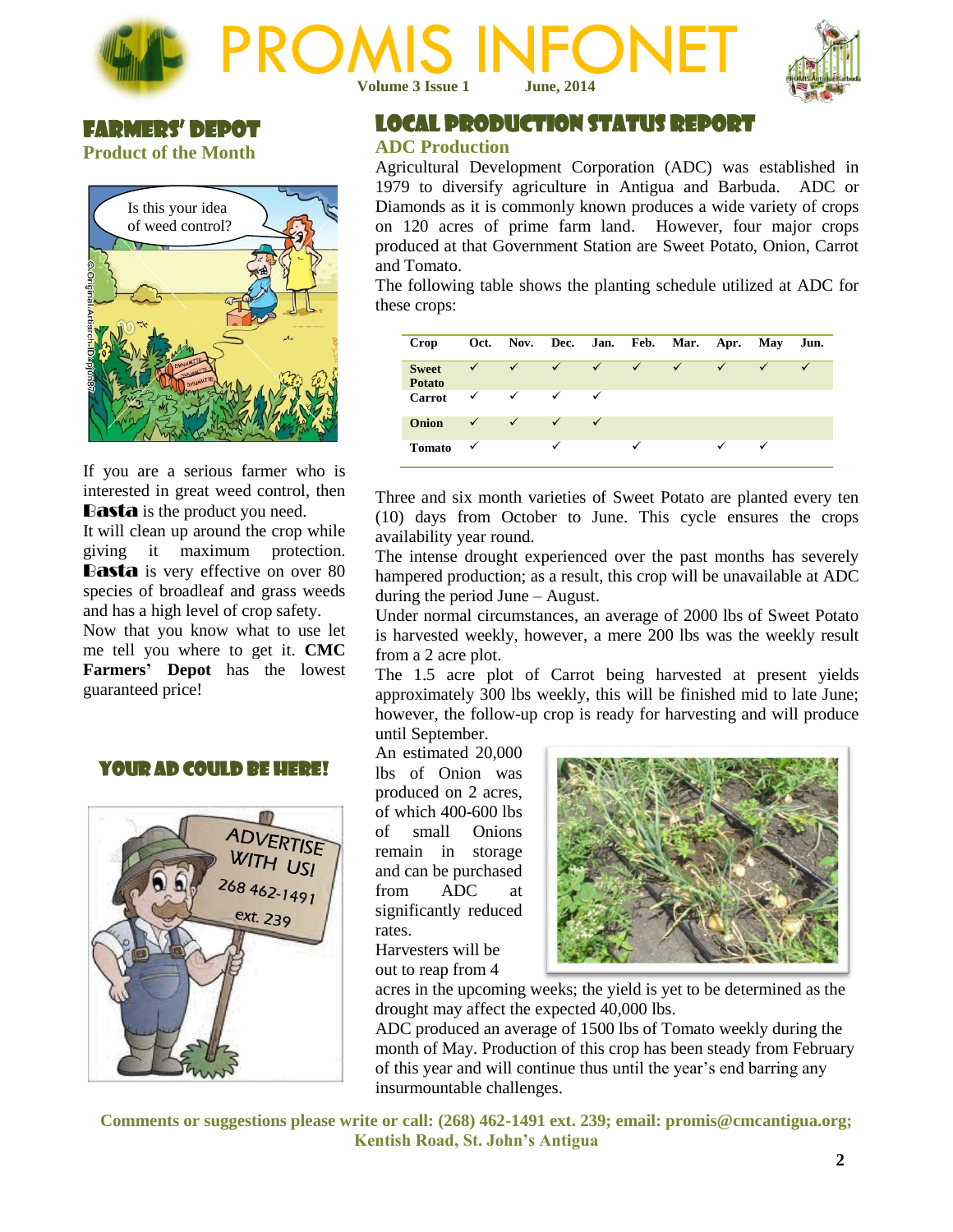



## RESEARCH AND DEVELOPMENT **Central Cotton Station**



In 1945 the Central Cotton Station was established primarily to select, multiply and conserve the genetic purity of the Sea Island Cotton grown in the Leeward Islands. Today, under the guidance of the Senior Research Officer Ms. Maudvere Bradford, research is conducted to develop appropriate technologies in the cotton industry, and provide training and technical support to cotton producers for the purpose of improving production practices including pest management, plant nutrition and yield improvement.

In recent times, there has been a decline in the number of farmers who are engaged in cotton production across the region. This poses a major threat to the national treasure and heritage that this cotton represents, however, high production costs make it a less than ideal economic venture.

The Japanese market is the primary consumer of the cotton grown in the region and at present, they offer US\$10.00 per pound. As appealing as that may appear, farmers receive only EC\$4.00 per pound; after harvesting, the cotton has to be taken to the Ginnery for cleaning and this process results in a further reduction of the initial weight.

Although the cotton is produced in several neighbouring islands, the cotton produced in the Northern and Eastern sections of Antigua is said to be of the very best quality.

# CURRENT PRICES

## **Month Ending May 2014**

| <b>ITEM</b>         | <b>TYPE</b> | <b>FARMGATE</b> | <b>PUBLIC</b><br><b>MARKET</b> | <b>RETAIL</b> |
|---------------------|-------------|-----------------|--------------------------------|---------------|
| <b>Beet</b>         | Local       | ---             | \$4.50                         | \$3.98        |
| <b>Beet</b>         | Imported    | ---             | ---                            | 3.67          |
| Cabbage             | Imported    | ---             | \$3.00                         | \$2.45        |
| Carrot              | Local       | \$3.00          | ---                            | \$3.75        |
| Carrot              | Imported    | ---             | \$4.00                         | \$3.06        |
| Cucumber            | Local       | ---             | \$4.00                         | ---           |
| <b>Cucumber</b>     | Imported    | ---             | ---                            | 4.75          |
| Eggplant            | Local       | \$3.00          | \$4.25                         | \$4.20        |
| Eggplant            | Imported    | ---             | ---                            | 4.95          |
| Onion               | Local       | \$2.00          | \$4.50                         |               |
| <b>Onion</b>        | Imported    | ---             | ---                            | 3.01          |
| Pumpkin             | Local       | \$2.00          | \$3.50                         | \$3.67        |
| <b>Sweet Pepper</b> | Local       | ---             | \$5.50                         | ---           |
| <b>Sweet Pepper</b> | Imported    | ---             | ---                            | 8.26          |
| <b>Sweet Potato</b> | Local       | \$3.00          | \$4.50                         | \$4.99        |
| <b>Sweet Potato</b> | Imported    | ---             | ---                            | 4.20          |
| Tomato              | Local       | \$3.00          | \$5.00                         | \$4.23        |
| Tomato              | Imported    | ---             | ---                            | \$5.54        |
| Cantaloupe          | Imported    |                 |                                | \$4.61        |
| Pineapple           | Imported    | ---             | ---                            | \$6.63        |
| Watermelon          | Local       | ---             | \$3.75                         | \$3.38        |
| Watermelon          | Imported    | ---             |                                | \$3.75        |

## VEGETABLE IMPORTS

| <b>ITEM</b>         | 2011            |                      | 2012            |                         |  |
|---------------------|-----------------|----------------------|-----------------|-------------------------|--|
|                     | Net Weight (lb) | $CIF^*$<br>(EC\$/lb) | Net Weight (lb) | <b>CIF</b><br>(EC\$/lb) |  |
| Tomato              | 385,917.51      | \$2.78               | 355.087.46      | \$2.56                  |  |
| Onion               | 791,115.82      | \$1.62               | 1,056,257.47    | \$1.42                  |  |
| Cabbage             | 372,577.88      | \$1.81               | 359,598.05      | \$1.77                  |  |
| Carrot              | 401,568.79      | \$2.03               | 485,163.82      | \$2.05                  |  |
| <b>Beet</b>         | 28.715.02       | \$2.23               | 29.102.30       | \$2.23                  |  |
| <b>Cucumber</b>     | 7,838.27        | \$4.01               | 13.200.99       | \$3.20                  |  |
| <b>Sweet Pepper</b> | 388,610.02      | \$2.93               | 416.629.62      | \$2.91                  |  |
| <b>Zucchini</b>     | 100,503.52      | \$3.26               | 102.054.88      | \$2.95                  |  |
| Okra                | 375.78          | \$3.47               |                 | \$ -                    |  |
| <b>Pumpkin</b>      | 51.595.28       | \$1.06               | 115.224.63      | \$0.86                  |  |

*\*CIF – Cost Insurance Freight*

*Source: Statistics Division, Min of Finance, the Economy and Public Administration, 12th May, 2013.*

The CIF value indicated above is a term used to refer to the price invoiced or quoted by the seller and includes the actual cost of the goods, the insurance, shipping and all other related charges up to the named port of destination.